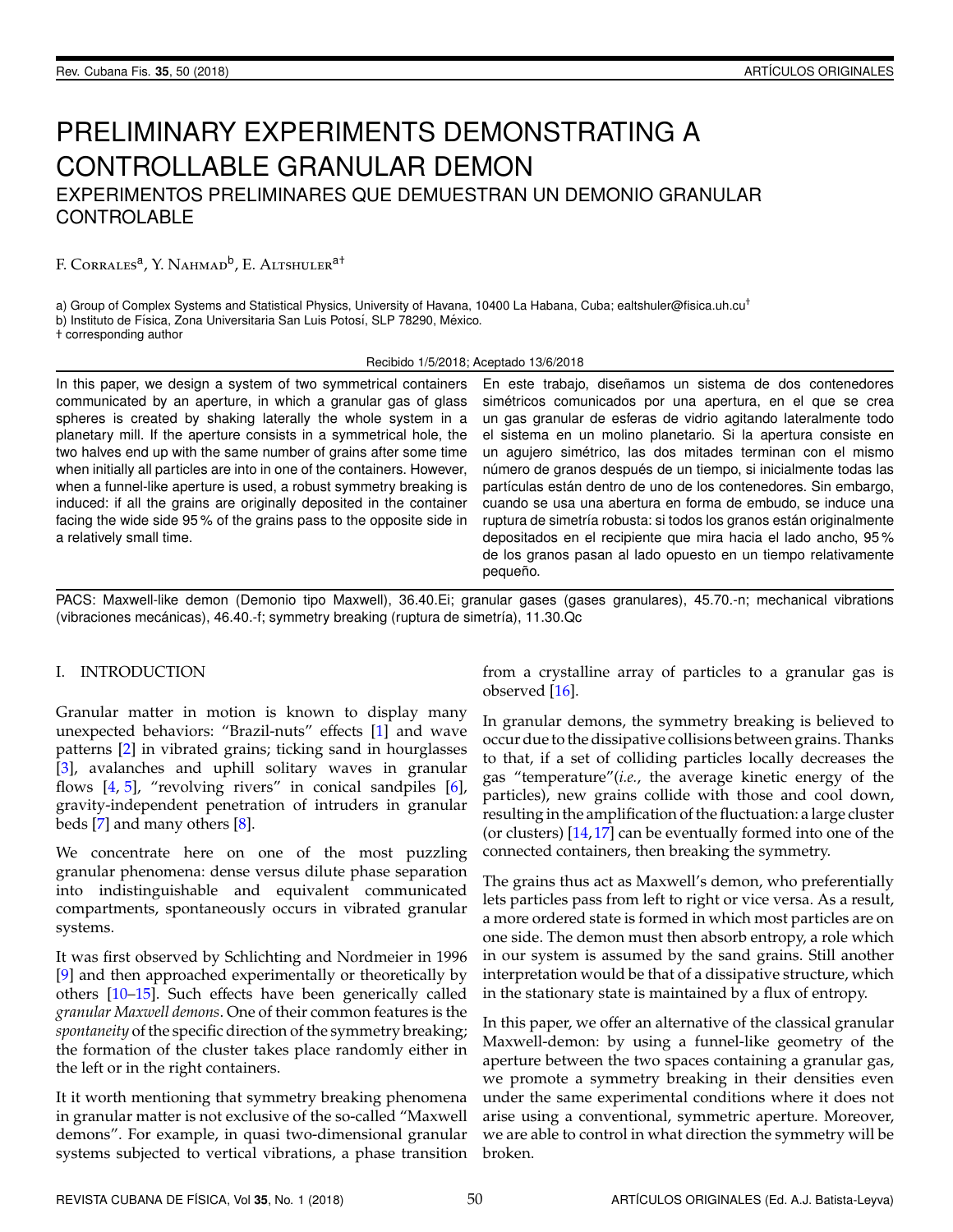## II. MATERIALS AND METHODS

Our experimental setup consists in a cubic container of 10 cm-side divided into two equal volumes by a vertical wall along the diagonal direction as shown in Fig.  $1(a)$  $1(a)$ . The two volumes are communicated by a funnel-like channel of 14 mm height, with large and small holes of diameters 21 and 4 mm, respectively, as shown in Fig. [1\(](#page-1-0)c). Two cubical boxes like that are mounted into a planetary mill, describing the motion sketched in Fig. [1\(](#page-1-0)b).

<span id="page-1-0"></span>

Figure 1. The experimental setup. (a) Glass cube split into two equal spaces using a funnel-like aperture. The small particles are 2 mm diameter glass beads. (b) Top view of the planetary shaker where two gas containers are simultaneously studied (The main platform revolves clockwise around the vertical axis *O* at 1 Hz, while each container revolves counterclockwise around *O'* at 0.75 Hz). The curved arrows indicate the rotational motion of the different parts of the device. (c) Details of the funnel-like channel.

<span id="page-1-1"></span>As a result, the system experiences a strong agitation. In a typical experiment, 10000 glass beads (each one with a mass of 0.01 g) are introduced into the volume corresponding to the wide side of the funnel aperture (Space 1 in Fig. [2\)](#page-1-1). Due to the strong agitation, they behave like a granular gas. Fig. [2](#page-1-1) shows snapshots taken from top, at different moments, where the total of 10000 grains initially occupied space 1.

In order to quantify in detail the temporal evolution of the particle distribution, we performed experiments where the planetary mill was turned off every few seconds after the beginning of the experiment, and the number of beads into the originally empty space was determined by weighting them. Then, the beads were put back and the agitation was re-started.

# III. RESULTS

The two upper curves in Fig. [3](#page-2-3) show the temporal evolution of the number of glass beads in the half-container that was originally empty (each curve correspond to one of two identical boxed mounted on the planetary mill). As can be seen, nearly 95 % of the beads have passed to the opposite space after 2000 seconds. The inset illustrates that, the time evolution approaches to  $N(t) = N_{tot}(1 - e^{-t/\tau})$ , where  $N_{tot}$  is the total amount of grains, and  $\tau$  is a constant fixed by the grain size, the wall aperture and the shaking parameters. The bottom curves correspond to a similar experiment, except for the fact that the 10000 beads have been originally situated in the container facing the small aperture of the funnel. As can be seen, only 5 % of the beads have managed to pass to the opposite space, in good agreement with the previous experiment.



Figure 2. Directing a Maxwell-like granular demon. Snapshots taken from the top of one of the boxes at (a) before starting the experiment, and (b) 200, (c) 500 and (d) 3000 seconds after the beginning of the experiment, which started with a total of 10000 beads into semi-space 1. The bright spots are spurious reflections associated to the light emitting diodes used to illuminate the photographs.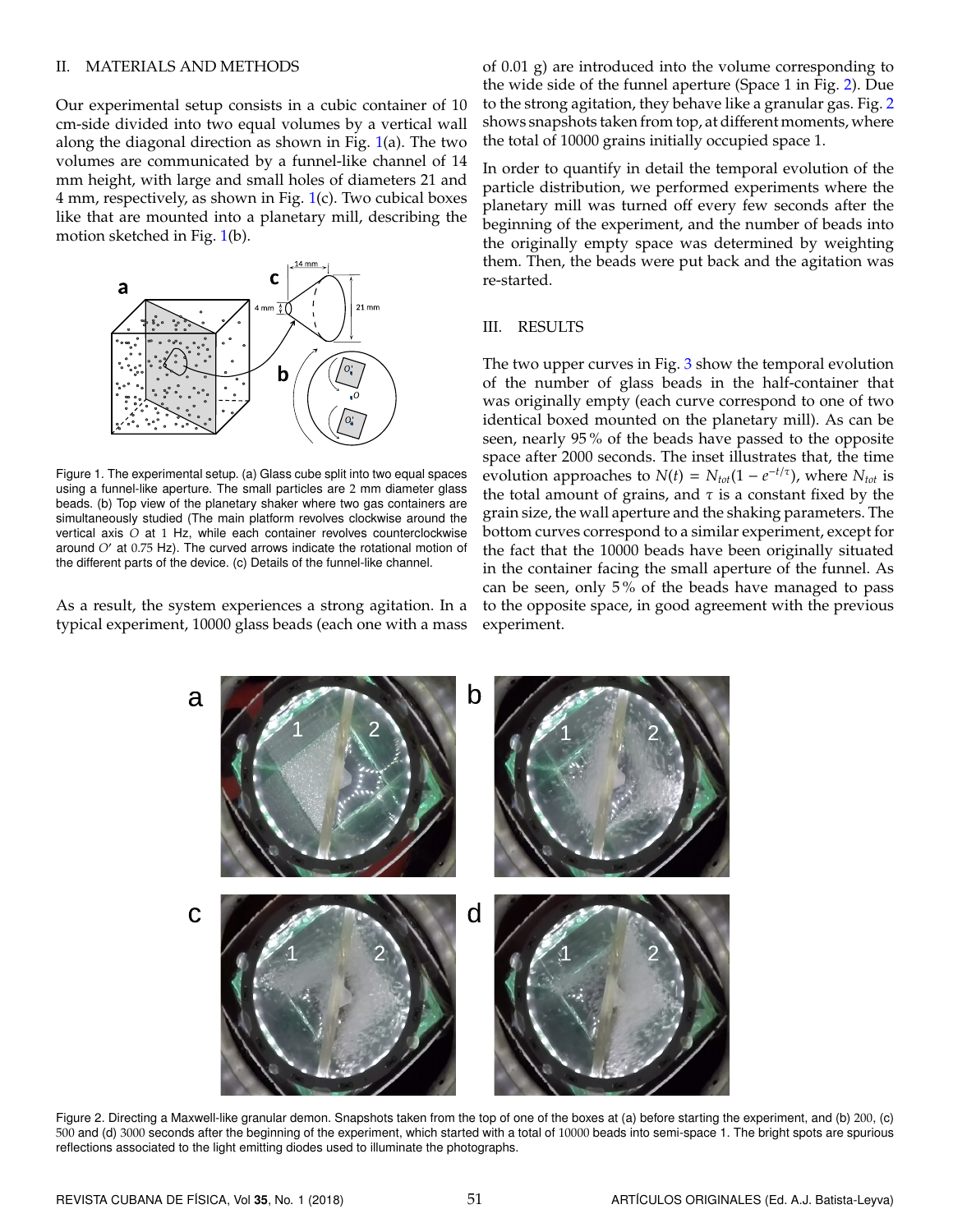Finally, the pair of curves shown in the middle of the graph correspond to an aperture consisting in a simple hole of 4 mm diameter. At the beginning of the experiment, the 10000 beads were deposited on one of the halves. After 6500 seconds (not shown in the graph of Fig. [3\)](#page-2-3), the two half-spaces contain 50 % of the beads: the symmetry has not been broken. It is worth noting that, if this experiment is started with 50 % of the beads into each half –i.e., the common practice in analogous experiments [\[9\]](#page-3-5)- the final proportions are maintained, within small fluctuations. Moreover, the symmetry is not broken even for smaller agitation strengths, a somewhat unexpected result in the light of Egger's model [\[10\]](#page-3-6). However, in view of the fact that our agitation is perpendicular to gravity, our output not necessarily contradicts Eggers ideas.

<span id="page-2-3"></span>

Figure 3. Time evolution of the number of particles passing to the opposite half-space for three different types of barriers. The curves correspond to the filling up of one half of the cube due to the passage of beads from the opposite side, that contained the 10 000 available beads at the beginning of the experiment. Every one of the three pairs of curves correspond to the initial conditions sketched near each of them. The pairs of curves for all cases are the results of two repetitions of each type of experiment. (Notice that the experimental situation illustrated in Fig. [2](#page-1-1) is that corresponding to the two upper curves here). The inset shows the same curves, in semi-log scale for a larger time scale. The continuous lines represent a fit using an exponential law (see text).

## IV. CONCLUSION

With the introduction of the funnel-like aperture we have "catalyzed" the Maxwell-like demon effect in a system where it does not appear using a symmetric connection between containers. We produce the effect even when the system starts from the opposite symmetry –i.e., the container initially full is emptied to fill up the opposite one. Our system is quite different from usual experiments, in the sense that the symmetry breaking action is triggered by a "selective" element (the funnel-like aperture), instead of depending on the random formation of clusters in *any* of the two symmetrical containers. The funnel also increases the evolution speed of the system: while the symmetry is reversed within 2000 seconds, the substitution of the funnel by a symmetrical hole takes more than twice as much time to reach the symmetric state (see Fig. [3,](#page-2-3) top and middle curves, respectively). Even when our aperture is very small compared to the separating wall (its area is just a 3 % of the total wall area), the presence of the funnel introduces a "ratchet effect" capable of changing the overall dynamics of the granular system in a relatively small time. In fact, related effects have been observed at a microscopic scale in silicon membranes with asymmetric pores, when acting as "massive parallel brownian ratchets" [\[18\]](#page-3-11), and in millimetric disks, as they diffuse through a membrane made of asymmetric pores [\[19\]](#page-3-12).

#### V. ACKNOWLEDGEMENTS

We appreciate the valuable comments and suggestions of two anonymous referees.

## REFERENCES

- <span id="page-2-0"></span>[1] J.B. Knight, H.M. Jaeger, S.R. Nagel, Phys. Rev. Lett. **70**, 3728 (1993).
- <span id="page-2-1"></span>[2] F. Melo, P. Umbanhowar, H.L. Swinney, Phys. Rev. Lett. **72**, 172 (1994).
- <span id="page-2-2"></span>[3] T. Le Pennec, K.J. Måløy, A. Hansen, M. Ammi, D. Bideau, X.l. Wu, Phys. Rev E. **53**, 2257 (1996).